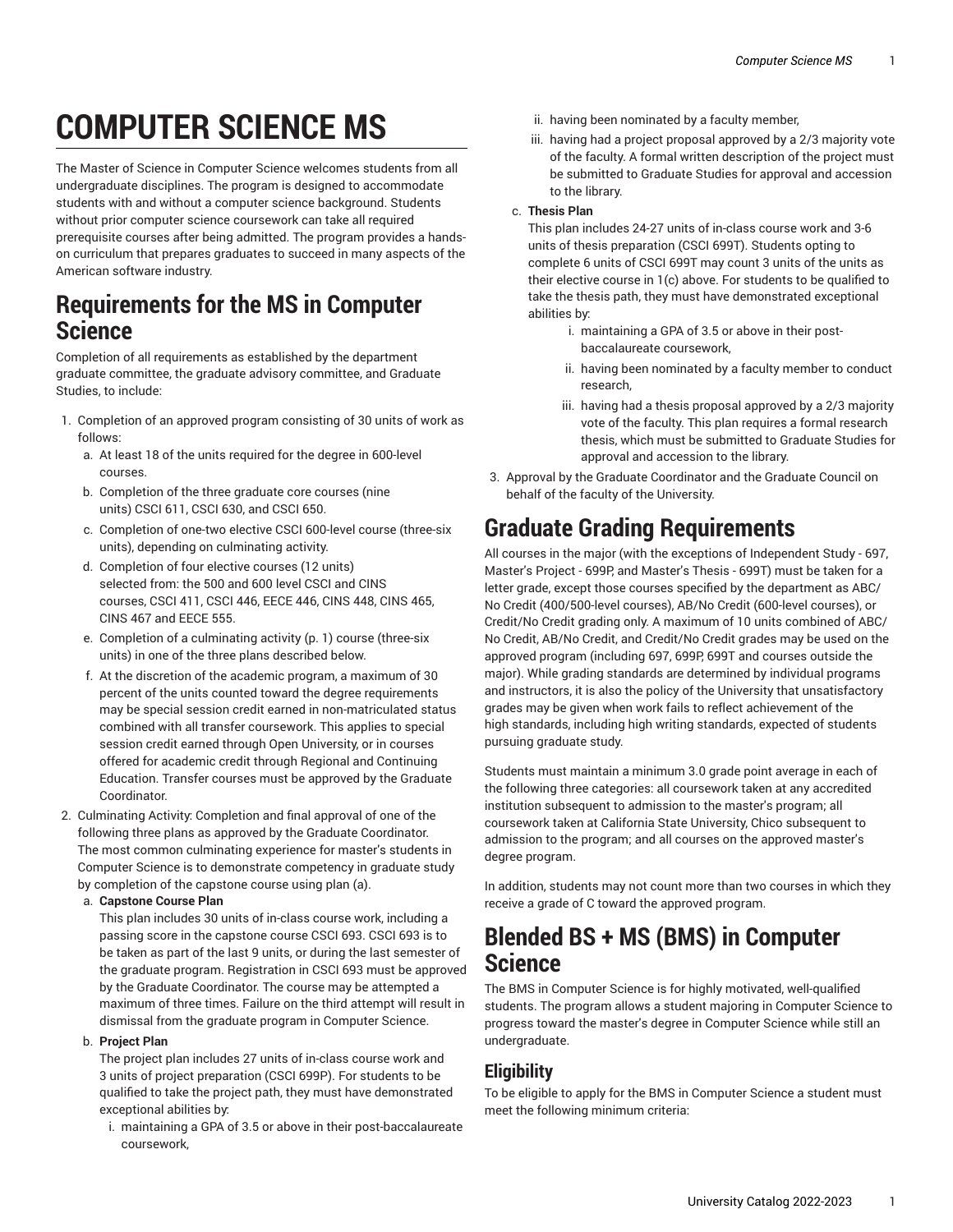- be an undergraduate with a declared major in Computer Science,
- have at least a junior status and completion of at least 12 upperdivision units of Computer Science courses including CSCI 311,
- have at least two semesters of coursework remaining in the major after completion of the current semester,
- meet a minimum GPA requirement of 3.0 in the major,
- secure a recommendation from a faculty member.

#### **Application Procedure**

A student meeting the eligibility criteria may submit an application for admission to the BMS in Computer Science to the Computer Science Department. No formal application through Admissions is required, and the student is not required to pay an admissions fee. GRE scores are not required. The application must be made during the semester prior to the student's final undergraduate year. If accepted, the student will enter the BMS program the following semester. Students that will have fewer than two semesters of undergraduate coursework remaining may not be admitted to the BMS program. Admission to the BMS program does not constitute recognition of BMS graduate status. Students must meet the eligibility requirements outlined below to change to BMS graduate status and continue toward the MS degree.

#### **Requirements for the BMS in Computer Science**

Once accepted into the BMS program as an undergraduate, the student can take graduate-level courses to meet requirements for the MS. The requirements for the BS in Computer Science are as described in the catalog section for the BS in Computer Science. All requirements for the MS are as described in the catalog section for the MS in Computer Science.

#### **Grading Requirement**

Once entered into the BMS program, the student must maintain the minimum GPA requirement of 3.0 during their remaining undergraduate and graduate semesters.

#### **Eligibility for Change to, and Minimum Duration of, BMS Graduate Status**

The following are minimum eligibility requirements.

- The student must successfully complete a minimum of 120 units toward BMS program requirements. These units must count toward either of the two degrees (BS or MS) that will ultimately be awarded in the blended program; they need not be restricted to those counting toward the undergraduate degree alone.
- Minimum 3.0 GPA in all coursework since entry into the BMS program.
- Prior completion of the Graduation Writing Requirement is strongly encouraged but not required.

At the conclusion of the semester that the eligibility requirements are met, the student makes a request to the Graduate Coordinator to change to BMS graduate status. A Master's Degree Program Plan is prepared and submitted to the Graduate Coordinator and to Graduate Studies. The student will be changed to BMS graduate status effective the following semester. The student must be enrolled in coursework for at least two academic semesters in BMS graduate status.

#### **Process to Award Both Degrees**

• The student must meet all requirements for both the MS and the BS for the BMS program. Courses taken to meet the requirements of one of the degrees cannot be substituted to also count toward

the requirements of the other degree unless the student does not complete both the BS and MS as noted below.

- The student applies to Graduate Studies to graduate in the Blended BS + MS (BMS) program one semester prior to graduation.
- When it is confirmed that all requirements for both degrees have been met, the two degrees are awarded at the same time and at the same graduation ceremony.
- If a student fails to complete MS requirements, but completes undergraduate degree requirements, the undergraduate matriculation can be re-opened in order to grant the BS degree.

Continuous enrollment is required. At the discretion of the academic program, a maximum of 30 percent of the units counted toward the degree requirements may be special session credit earned in nonmatriculated status combined with all transfer coursework. This applies to special session credit earned through Open University, or in courses offered for academic credit through Regional and Continuing Education.

# **Graduate Time Limit**

All requirements for the degree are to be completed within five years of the end of the semester of enrollment in the oldest course applied toward the degree. See Master's Degree [Requirements](https://catalog.csuchico.edu/graduate-requirements/masters-degree-requirements/) ([https://](https://catalog.csuchico.edu/graduate-requirements/masters-degree-requirements/) [catalog.csuchico.edu/graduate-requirements/masters-degree](https://catalog.csuchico.edu/graduate-requirements/masters-degree-requirements/)[requirements/](https://catalog.csuchico.edu/graduate-requirements/masters-degree-requirements/)) for complete details on general degree requirements.

Due to the rapid changes in the field of computer science, the Department of Computer Science requires all candidates to complete the program within five years, including projects and theses. No course validation will be allowed and no program extensions will be granted.

# **Graduate Requirement in Writing Proficiency**

All students must demonstrate competency in writing skills as a requirement for graduation. Computer Science students will demonstrate their writing competence in the English language by successfully passing a Graduate Writing Exam (GWE) administered by the department at the beginning of each fall semester, or by successful completion (Bhigher) of an approved technical writing course. Students must either pass the GWE or immediately enroll in the writing course in their first semester of graduate study. Consult the Graduate Coordinator for specific information.

### **Prerequisites for Admission to Conditionally Classified Status**

- 1. Meet all Graduate Studies requirements as specified in [Graduate](https://catalog.csuchico.edu/graduate-requirements/graduate-postbaccalaureate-admission-requirements/) and [Postbaccalaureate](https://catalog.csuchico.edu/graduate-requirements/graduate-postbaccalaureate-admission-requirements/) Admission Requirements [\(https://](https://catalog.csuchico.edu/graduate-requirements/graduate-postbaccalaureate-admission-requirements/) [catalog.csuchico.edu/graduate-requirements/graduate](https://catalog.csuchico.edu/graduate-requirements/graduate-postbaccalaureate-admission-requirements/)[postbaccalaureate-admission-requirements/](https://catalog.csuchico.edu/graduate-requirements/graduate-postbaccalaureate-admission-requirements/)).
- 2. Approval by the department and Graduate Studies.
- 3. An acceptable baccalaureate from an accredited institution, or an equivalent approved by Graduate Studies.
- 4. Completion of the Graduate Record Examination (GRE) with a combined score of 300 on the verbal and quantitative portions. Graduates of an ABET accredited program in computer science are exempt from this requirement.
- 5. Submission of a statement of purpose.
- 6. Submission of two letters of reference.